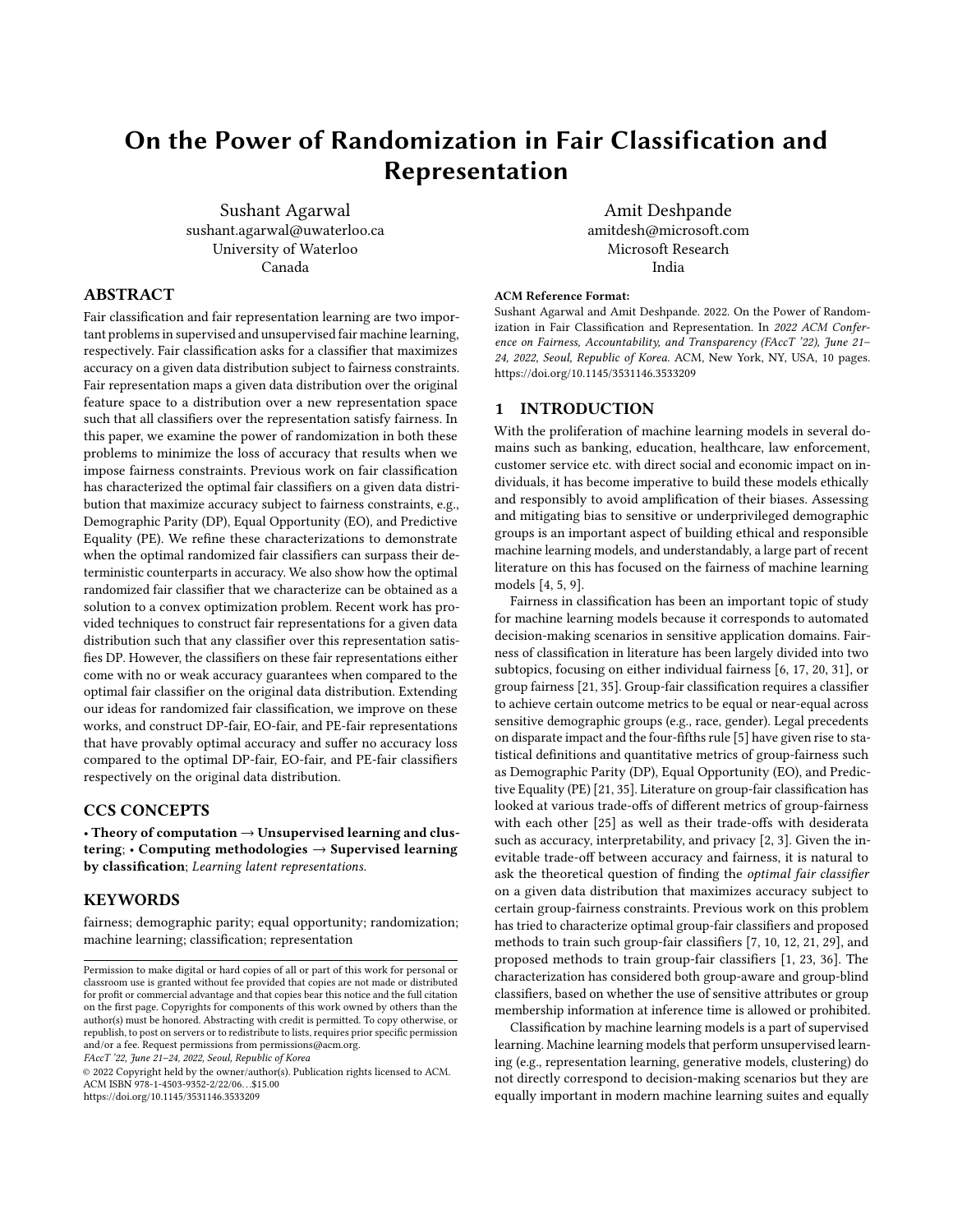vulnerable to the hidden risks of amplifying social and economic harms [\[8,](#page-8-15) [30\]](#page-9-5). The outcome-based definitions of group-fairness such as DP and EO do not immediately apply to unsupervised learning models for fair representation and fair generation. Previous work on building fair representations has tried to incorporate certain differentiable proxies for fairness and accuracy objectives to train fair representations [\[15,](#page-8-16) [19,](#page-8-17) [34\]](#page-9-6). This approach does not immediately guarantee group-fairness of models trained on the representations. To circumvent this, it has been natural to define the objective of fair representation as finding an embedding or a representation map from the original data to a new representation, so that any downstream classifier on the new representation must satisfy group-fairness constraints. Subsequently, it reduces our objective to only finding the classifier of maximum accuracy on the above fair representation. Another practical motivation for the above definition of fair representation is that it supports the scenario where a data regulator (e.g., a government body) releases the data to data users (e.g., a recruitment agency) in such a way that any model or classifier built by the data users on this data cannot violate a desirable fairness guarantee.

The fairness-accuracy trade-off in fair classification implies that there is an accuracy loss (or price of fairness) when we maximize accuracy subject to fairness constraints, as opposed to unconstrained accuracy maximization. In fair representation, accuracymaximizing classifiers built on fair representations suffer an accuracy loss compared to the optimal fair classifiers on the original data distribution because there is a potential information loss when we goes from the original data distribution to its fair representation. The focus of our paper is to investigate how randomization can help minimize the accuracy loss in the fair classification and fair representation problems stated above. We study these problems for three of the most popular group-fairness constraints (DP, EO, PE), in the group-aware setting where the classifier and the representation map are allowed to use the sensitive group membership.

Roadmap of the paper. The paper is organized as follows. Section [1.1](#page-1-0) briefly summarises our main results. Then, Section [1.2](#page-1-1) discusses related works in the literature on fair classification and fair representation. We introduce the setup in Section [2,](#page-2-0) and formally state the problems we study in this paper. Section [3](#page-4-0) characterizes the optimal randomized DP-fair, EO-fair, and PE-fair classifiers, and shows how they can be obtained as the solution to a convex optimization problem. Section [4](#page-7-0) constructively characterizes the optimal randomized DP-fair, EO-fair, and PE-fair representations, that have provably optimal accuracy, and suffer no accuracy loss compared to the optimal fair randomized classifier on the original data distribution. We conclude and talk about potential directions for future work in Section [5.](#page-8-18)

### <span id="page-1-0"></span>1.1 Our Results

Our main contributions are summarized below.

• We mathematically characterize the optimal randomized fair classifier that maximizes accuracy on a given data distribution subject to group-fairness constraints (DP, EO, PE). We do this in the group-aware setting and prove that the optimal randomized group-fair classifier is a randomized threshold classifier that can be obtained as the solution to a convex

optimization problem. We give an example of a data distribution to show that the accuracy of the optimal randomized group-fair classifier can surpass the accuracy of the optimal deterministic group-fair classifier. This is in contrast with the deterministic Bayes Optimal classifier that maximizes accuracy on a given data distribution without any fairness constraints, and is optimal among all deterministic as well as randomized classifiers on the distribution.

• Extending our ideas for randomized fair classification, we construct randomized fair representations for DP, EO, and PE constraints such that the optimal classifier on this representation incurs no cost of fair representation, or in other words, no accuracy loss compared to the optimal fair randomized classifier on the original data distribution. This improves upon previous work on fair representations that primarily focuses on DP and gives no or weak provable guarantees for accuracy.

### <span id="page-1-1"></span>1.2 Related Work

Given a joint data distribution on features and binary class labels, it is well-known that the optimal classifier is given by the Bayes Optimal classifier that applies a threshold of 1/2 on the classprobability function, i.e., the probability of the class label being positive given the feature vector. A natural extension of this under fairness constraints is to characterize the optimal fair classifier on a given joint data distribution over features, class labels and group membership, that maximizes accuracy subject to group-fairness constraints. This question can be asked for both group-aware and group-blind classifiers, based on whether using a sensitive attribute is allowed or prohibited for inference. Previous work has studied this extensively: Given a predictive score function, Hardt et al. [\[21\]](#page-8-6) characterize the optimal group-aware fair classifier for EO as a group-dependent threshold classifier on the predictive score value. Under the assumption that the class-probability function has a strictly positive density on [0, 1], Corbett-Davies et al. [\[13\]](#page-8-19) characterize the optimal group-aware fair classifiers for DP and PE as group-dependent threshold classifiers on the class-probability function. Menon and Williamson [\[29\]](#page-9-3) characterize the optimal group-blind (and group-aware) fair classifiers for DP and EO as instance-dependent (and group-dependent) threshold classifiers on the class-probability function. Celis et al. [\[7\]](#page-8-10) extend this characterization to optimal fair classifiers under multiple simultaneous fairness constraints. Chzhen et al. (Proposition <sup>2</sup>.<sup>3</sup> in [\[10\]](#page-8-11)) give an explicit expression for the optimal deterministic group-aware fair classifier for EO, describing it as a recalibrated Bayes classifier. Zhao et al. [\[39\]](#page-9-7) characterize the optimal group-aware fair classifier for DP using oracle access to the Bayes optimal classifiers on the underlying sensitive groups. Agarwal et al. [\[1\]](#page-8-13) reduce fair classification to a sequence of cost-sensitive classifications, whose solutions give a randomized classifier of least empirical error subject to the desired fairness constraints. Their randomized classifier samples a random classifier from a given hypothesis class and then uses it to make the prediction. Our work refines the above results on the characterization of optimal fair classifiers to demonstrate when randomized fair classifiers have an advantage over deterministic fair classifiers. We further extend these ideas for optimal randomized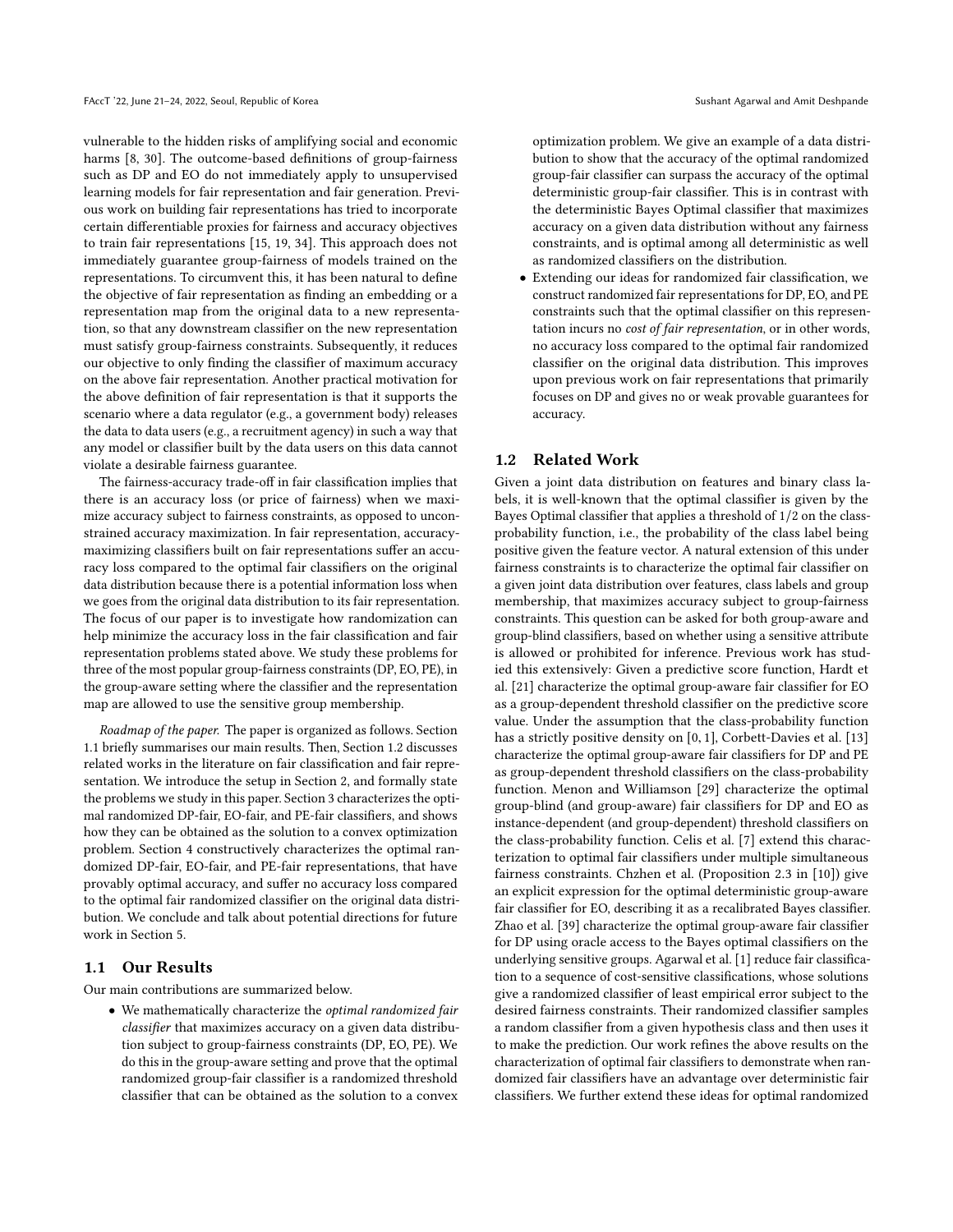fair classification to construct randomized fair representations that achieve optimal accuracy and suffer no accuracy loss compared to the optimal fair classifiers on the original data distribution. In recent concurrent work, Zeng et al. [\[38\]](#page-9-8) characterize the optimal fair randomized classifiers for DP, EO, and PE, however, they do not highlight the advantages of randomization, and do not consider the problem of fair representations. We note that our characterization results assume full access to the data distribution. In practice, this does not hold, and one only has access to a finite sample drawn from the distribution. To (approximately) realise our classifiers in practice, we can make use of techniques similar to the ones suggested in many of the above works, but we do not focus on this.

The outcome-based notions of fairness for classification need to be modified to apply to unsupervised learning problems such as representation learning. There is a long line of work on defining and constructing fair representations [\[11,](#page-8-20) [16,](#page-8-21) [18,](#page-8-22) [22,](#page-8-23) [26](#page-8-24)[–28,](#page-9-9) [32,](#page-9-10) [33,](#page-9-11) [37\]](#page-9-12). Feldman et al. [\[18\]](#page-8-22) construct DP-fair representations by introducing the paradigm of total repair, which involves transforming the original training dataset to a new dataset, such that the protected attribute is now independent of the class label. In particular, total repair involves mapping the group-wise conditional distributions from the original feature space to a common distribution in the new representation space, so that it is impossible to predict the protected attribute from the new sanitised dataset. This transformation is done in a manner that preserves as much of the information in the original dataset as possible. Many follow up works also give techniques for DP-fair representation that fall under the paradigm of total repair [\[16,](#page-8-21) [22\]](#page-8-23). However, most of these works provide weak or no accuracy guarantees for the optimal classifier on the fair representation. Our construction for DP-fair representation also falls under the paradigm of total repair, but in contrast, we construct a fair representation such that the optimal classifier on this representation incurs no accuracy loss compared to the optimal fair classifier on the original data distribution. In addition, we also construct fair representations for notions of fairness apart from DP, such as EO and PE. Our representation technique works for any distribution over an arbitrary feature space, which does not always hold for previous techniques that use geometric properties of continuous feature spaces. McNamara et al. [\[28\]](#page-9-9) and Zhao et al. [\[39\]](#page-9-7) also study the cost of using a fair representation in terms of accuracy loss. McNamara et al. [\[28\]](#page-9-9) term this loss as the cost of mistrust, which is similar to what we call the cost of fair representation. We define the cost of fair representation as the difference between the accuracy of the optimal fair classifier on the original data distribution and the accuracy of the optimal classifier on the fair representation. McNamara et al. [\[28\]](#page-9-9) provide a closed form expression for the cost of mistrust, and also derive an upper bound on its value. Their result works for a fairness-regularized accuracy maximization objective that does not imply a bound on the cost of fair representation defined in our paper. Apart from the above results that are closest to our paper, there is also plenty of work on fair representation learning in practice [\[15,](#page-8-16) [26,](#page-8-24) [27,](#page-9-13) [37\]](#page-9-12). Zemel et al. [\[37\]](#page-9-12) develop a heuristic technique for learning DP-fair representations, where they formulate fairness as an optimization problem of finding an intermediate data representation that best encodes the data, while removing any information about the sensitive group memberships. Their optimization problem has terms to encourage

both these goals simultaneously. However, Zemel et al. [\[37\]](#page-9-12) and its follow-up works [\[15,](#page-8-16) [26,](#page-8-24) [27\]](#page-9-13) provide heuristics with no provable accuracy or fairness guarantees.

While we focus on the benefits of randomization, it is important to note that randomized decisions for fair machine learning can have practical limitations in real-world deployment, e.g., inconsistent decisions for the same individual when repeated, as discussed in Cotter et al. [\[14\]](#page-8-25).

### <span id="page-2-0"></span>2 PROBLEM FORMULATION

### 2.1 Setup

Consider a learning problem, where we are given a distribution P over  $X \times Z \times Y$ , where  $Z = \{A, D\}$  represents the protected group membership,  $\chi$  represents all the other features, and  $\mathcal{Y} =$ {0, <sup>1</sup>} represents the label set (we adopt the standard convention of associating the label 1 with success or acceptance). Our results also hold when there are multiple groups, but for ease of exposition, we restrict our analysis to the case of 2 groups (advantaged group  $A$ , and disadvantaged group D). A deterministic group-aware classification rule  $f$  is a map

$$
f: X \times \mathcal{Z} \to \{0, 1\},\
$$

that assigns a binary label to each point (also known as feature vector) in the feature space  $X \times \mathcal{Z}$ . We denote the hypothesis class of all such deterministic functions  $f$  by  $H$ .

The aim of the learning problem is to find a classifier in the hypothesis class that minimises a loss function. We consider the standard 0-1 loss function  $\ell$ , whose expected value is given by

<span id="page-2-1"></span>
$$
\mathcal{L}(f) = \mathbb{E}[\ell(f)] = \Pr[f(X, Z) \neq Y],\tag{1}
$$

where the probability is over  $(X, Z, Y) \sim \mathcal{P}$ .

**Remark 2.1.** Henceforth, all probabilities will be over  $(X, Z, Y)$  ∼  $P$ , unless explicitly stated.

Our results also work for the more general loss function  $\ell_{\alpha}$ , known in literature as cost-sensitive risk [\[29\]](#page-9-3), that assigns a weight α to False Positive errors, and a weight (<sup>1</sup> <sup>−</sup> α) to False Negative errors. The expected loss is a weighted linear combination of the False Positive rate (FPR) and False Negative rate (FNR), where

$$
FPR(f) = Pr[f(X, Z) = 1 | Y = 0] \text{ and}
$$
  

$$
FNR(f) = Pr[f(X, Z) = 0 | Y = 1].
$$

We want to minimize the expected loss, given by

$$
\mathcal{L}_{\alpha}(f) = \mathbb{E}[\ell_{\alpha}(f)] = \alpha(1-\pi)\text{FPR}(f) + (1-\alpha)\pi\text{FNR}(f),
$$

where  $\pi = \Pr[Y = 1]$ . By assigning equal weight to False Positive errors and False Negative errors by setting  $\alpha = \frac{1}{2}$ , we recover the standard 0-1 loss function, given by Equation [1.](#page-2-1)

**Remark 2.2.** If  $\alpha$  is not mentioned, it is assumed to be  $\frac{1}{2}$ . Our results hold for any  $0 \le \alpha \le 1$  but for ease of exposition, we often results hold for any  $0 < \alpha < 1$ , but for ease of exposition, we often restrict our analysis to  $\alpha = \frac{1}{2}$ .

In the standard 0-1 loss setting, the optimal classifier  $f^*$  (the vec Optimal Classifier) is given by Bayes Optimal Classifier) is given by

$$
f^*(x, z) = \mathcal{T}_\frac{1}{2}(\Pr[Y = 1 \mid X = x, Z = z]),
$$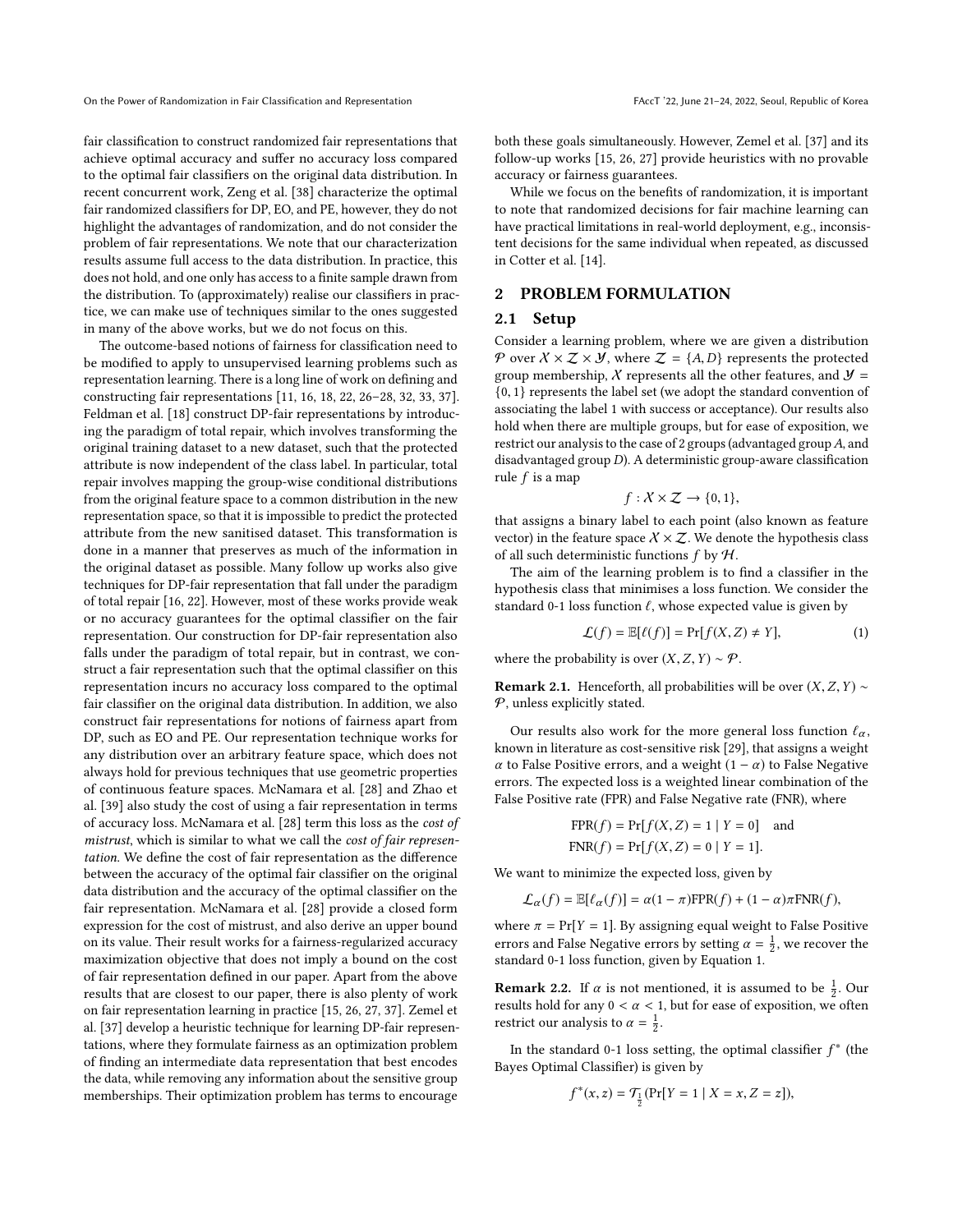and  $\mathcal{T}_{\gamma}(\beta)$  is the threshold function that outputs 1 if  $\beta \geq \gamma$ , and 0 otherwise. The optimal classifier for cost-sensitive risk  $\ell_{\alpha}$  has a very similar form [\[12\]](#page-8-12), and is given by

$$
C^*_{\alpha}(x, z) = \mathcal{T}_{\alpha}(\Pr[Y = 1 \mid X = x, Z = z]).
$$

f<br>I  $f_{\alpha}^{*}(x, z) = \mathcal{T}_{\alpha}(\Pr[Y = 1 | X = x, Z = z]).$ <br>The only difference is that, instead of thresholding the success probability for a point at  $\frac{1}{2}$ , we threshold at  $\alpha$ .

In many situations we may want to consider a fairness-aware learning problem, that aims to find the most accurate hypothesis in  $H$  that is also group-fair, and does not discriminate based on the protected group feature  $Z$ . We consider a few popular notions of fairness, that we define below.

Definition 2.3 (Demographic Parity). f satisfies Demographic Parity with selection rate  $r$ , if

$$
\Pr[f(X, Z) = 1 | Z = A] = \Pr[f(X, Z) = 1 | Z = D] = r.
$$

Definition 2.4 (Predictive Equality, or Equal FPR). f satisfies Predictive Equality if the false positive rates are equal for both groups, i.e.,

$$
\Pr[f(X, Z) = 1 | Y = 0, Z = A] = \Pr[f(X, Z) = 1 | Y = 0, Z = D].
$$

**Definition 2.5** (Equal Opportunity, or Equal FNR [\[21\]](#page-8-6)).  $f$  satisfies Equal Opportunity if the false negative rates are equal for both groups, i.e.,

$$
\Pr[f(X, Z) = 0 | Y = 1, Z = A] = \Pr[f(X, Z) = 0 | Y = 1, Z = D].
$$

Remark 2.6. Classifiers satisfying these notions of fairness will be referred to as DP-fair, PE-fair, and EO-fair respectively. Our results hold for all three fairness notions. However, we can obtain analogous results for EO from the same proof techniques as that of PE. Hence, we only discuss the results for PE. In addition, some previous works also consider equal True Positive rate (TPR), and equal True Negative rate (TNR), as notions of fairness. However, obtaining equal TPR is equivalent to obtaining equal FNR, and obtaining equal TNR is equivalent to obtaining equal FPR, and hence we do not separately discuss these two notions.

#### 2.2 Randomized Fair Classification Problem

We now consider a relaxation of deterministic classifiers, and allow a classifier to be randomized. A randomized classification rule  $f$  is a function

$$
f: X \times Z \to [0, 1],
$$

where  $f(x, z)$  denotes the probability of  $(x, z) \in X \times Z$  being<br>manned to 1. We denote the hypothesis class of all such random. mapped to 1. We denote the hypothesis class of all such randomized functions f by  $\tilde{H}$ . The notions of loss and fairness previously<br>defined for the deterministic case can be easily modified for the defined for the deterministic case can be easily modified for the randomized case. We investigate whether the ability to use randomization could lead to more powerful classifiers, and consequently study the following problem.

<span id="page-3-1"></span>Problem 2.7. What is the most accurate classifier in  $\tilde{\mathcal{H}}$  satisfying a particular notion of fairness?

Note that ability to use randomization can only lead to more powerful classifiers, because  $\mathcal{H} \subsetneq \tilde{\mathcal{H}}$ . In particular, a randomized classification rule can map a feature vector  $(x, z)$  to 1 with probability  $f(x, z)$ , and to 0 with probability  $(1 - f(x, z))$ . In contrast, a deterministic classifier can either choose to map  $(x, z)$  strictly to 1, or strictly to 0, which is captured in the randomized setting by setting  $f(x, z) = 1$ , or  $f(x, z) = 0$ , respectively. To see how randomization can improve the accuracy of fair classifiers, let us look at an example.

<span id="page-3-0"></span>**Example 2.8.** Consider the following distribution  $\mathcal{P}$  over  $X \times Z \times$ *Y*, where  $X = \{x_1, x_2\}$ ,  $Z = \{A, D\}$ , and  $Y = \{0, 1\}$ .

$$
\mathcal{P}(x_1, A, 1) = \frac{3}{8}, \mathcal{P}(x_1, A, 0) = \frac{1}{8}, \mathcal{P}(x_1, D, 1) = \frac{1}{8}, \mathcal{P}(x_1, D, 0) = \frac{1}{8}
$$

$$
\mathcal{P}(x_2, A, 1) = 0, \mathcal{P}(x_2, A, 0) = 0, \mathcal{P}(x_2, D, 1) = 0, \mathcal{P}(x_2, D, 0) = \frac{1}{4}.
$$

There are only 2 deterministic classifiers satisfying DP, either the constant 1 classifier  $f_1$ , or the constant 0 classifier  $f_0$ , with  $\mathcal{L}(f_1)$  =  $\mathcal{L}(f_0) = \frac{1}{2}$ . On the other hand, consider the following randomized classifier  $\overline{f}$ , where

$$
f(x_1, A) = \frac{1}{2}, f(x_1, D) = 1, f(x_2, A) = f(x_2, D) = 0.
$$

It is easy to see that f satisfies DP, and  $\mathcal{L}(f) = \frac{3}{8}$ , hence improving<br>the accuracy of the optimal fair deterministic classifiers f, and f, the accuracy of the optimal fair deterministic classifiers  $f_0$  and  $f_1$ .

### 2.3 Randomized Fair Representation Problem

A common way used to obtain fair classifiers is to pre-process the data by mapping the data from the original domain space to a new representation space. Essentially, a data regulator modifies the data before the data user is allowed to train a model on it. The goal of the data regulator is to sanitise the data such that models trained on it are fair, while also maintaining predictive accuracy by preserving as much information of the original data set as possible. A data representation is a randomized mapping

$$
R: X \times Z \to \tilde{X},
$$

for some representation space  $\widetilde{X}$ . A deterministic classification rule g over this representation is a map  $g : \tilde{X} \to \{0, 1\}$ , that assigns a binary label to each point in the new representation space  $\tilde{X}$ . For a fixed R, we define the following hypothesis class  $\mathcal{H}_R = \{g \circ R \mid g \text{ is a deterministic classifier over } R\}$  $R | g$  is a deterministic classifier over  $R$ .

A data regulator wants to ensure that the classifier trained by the data user on the sanitised data is fair. However, the data user could be adversarial, and actively try and be unfair. Hence, the data regulator needs to ensure that every classifier over the representation is fair, and this motivates the following definition of a fair representation.

**Definition 2.9** (Fair Representation). A representation  $R$  is fair if every  $h \in \mathcal{H}_R$  is fair.

Note that for any  $R, \tilde{H}_R \subseteq \tilde{\mathcal{H}}$ , and hence the accuracy of the timel eleccifier in  $\tilde{\mathcal{H}}$  connot be lesson than the accuracy of the optimal classifier in  $\hat{H}$  cannot be lesser than the accuracy of the optimal classifier in  $\tilde{H}_R$ . Similarly, if the representation R is fair,<br>then the securecy of the optimal fair classifier in  $\tilde{H}$  cannot be then the accuracy of the optimal fair classifier in  $\tilde{\mathcal{H}}$  cannot be lesser than the accuracy of the optimal classifier in  $\mathcal{H}_R$ . Hence, the fairness of the representation may come at a cost, and we define the following quantity below, that measures the difference in the accuracy of the optimal fair classifier in  $\tilde{\mathcal{H}}$ , and the optimal classifier in  $\mathcal{\tilde{H}}_R$ .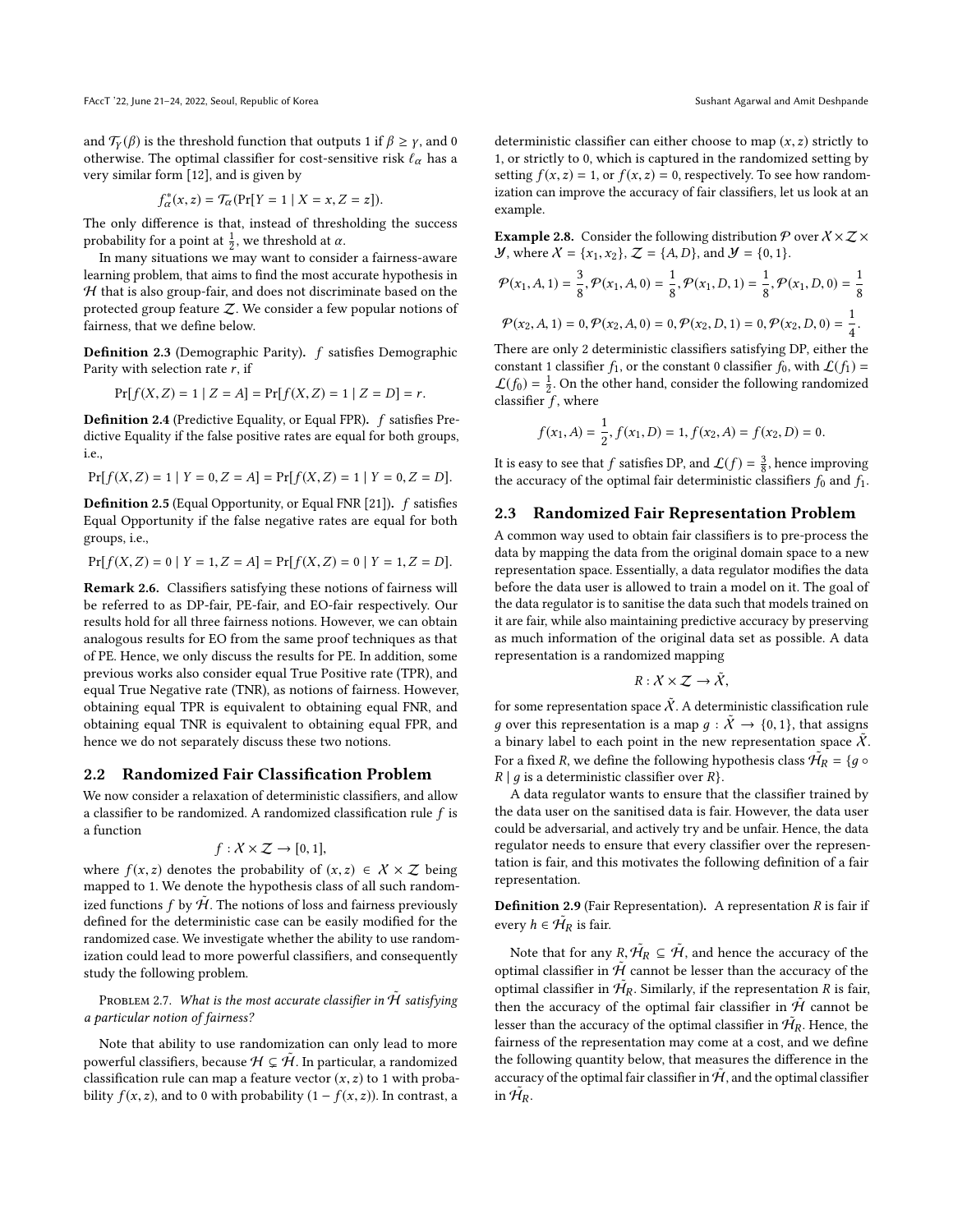**Definition 2.10** (Cost of Fair Representation  $R$  (denoted by  $CFR(R)$ )).

$$
CFR(R) = \min_{h \in \tilde{\mathcal{H}}_R} \mathcal{L}(h) - \min_{f \in \tilde{\mathcal{H}}} \mathcal{L}(f).
$$

Consequently, we focus on the following problem.

<span id="page-4-4"></span>PROBLEM 2.11. Let  $R_{fair}$  be the set of fair representations. What is the representation  $R' \in R_{fair}$  that yields the minimal cost of fair representation? representation?

Remark 2.12. For simplicity of analysis in later proofs, we only consider deterministic classifiers over the randomized representations. It is easy to see that allowing for randomized classifiers over randomized representations provides no additional power, and does not affect the minimum possible cost of fair representation, as the randomness of the optimal classifier on a given representation could be incorporated in the representation itself.

# <span id="page-4-0"></span>3 CHARACTERIZING THE RANDOMIZED FAIR CLASSIFIER OF MAXIMUM ACCURACY

We now introduce some notation and terminology that we will need later on.

Definition 3.1 (Cell [\[24\]](#page-8-26)). Consider a randomized partition of the feature space  $X \times \mathcal{Z}$  into multiple disjoint components. We call these components cells, and denote a cell by C.

A natural partition we will encounter is the following, where each feature vector  $(x, z) \in \mathcal{X} \times \mathcal{Z}$  is a separate cell, denoted by  $C_{x,z}$ . We consider randomized partitions, i.e., a feature vector  $(x, z)$ does not have to strictly lie within one cell, but could be divided into multiple cells. For example, feature vector  $(x, z)$  could be mapped to a cell  $C_1$  with probability  $\gamma(x, z)$ , and to another cell  $C_2$  with probability  $(1 - \gamma(x, z))$ .

**Definition 3.2** (Score [\[24\]](#page-8-26)). The score  $S$  of a cell  $C$  is the probability that a random instance drawn from  $P$ , given that it lies in  $C$ , has label 1, i.e.,

$$
\mathcal{S}(C) = \Pr[Y = 1 \mid (X, Z) \in C].
$$

Previously, we encountered classifiers that threshold based on success probabilities (i.e., scores), such as the Bayes Optimal classifier. We formally define them below.

**Definition 3.3** (Score Threshold Classifiers). Given  $t \in [0, 1]$ , a score-threshold classifier  $\mathcal{T}_t$  maps  $C_{x,z}$  to 1 if  $\mathcal{S}(C_{x,z}) \geq t$ , and to 0 otherwise.

Randomized classifiers give us the ability to threshold by probability mass, instead of just thresholding by scores. To explain this better, we introduce the notion of group-wise sorted cells.

**Definition 3.4** (Group-wise Sorted Cells). Define  $C_z = \bigcup_{x \in \mathcal{X}} C_{x,z}$ ,

where the component cells of  $C_A$  and  $C_D$  are arranged in descending order of scores S. If two or more cells from the same group have the same score, merge them. This gives us cells sorted in strictly decreasing order of scores.

By  $C_z(t),$  denote the topmost cells of  $C_z$  comprising of  $t$  fraction of the total probability mass of  $C_z$ , i.e.,  $\frac{\varphi(C_z(t))}{\varphi(C_z)} = t$ . Note that this may involve splitting a cell into 2 parts randomly. For example, in Example [2.8,](#page-3-0)  $C_A(\frac{1}{2})$  would involve splitting  $C_{x_1,A}$  into two equal<br>parts randomly. However, in the deterministic setting, only  $C_A(0)$ parts randomly. However, in the deterministic setting, only  $C_A(0)$ and  $C_A(1)$  are defined, and  $C_A(\frac{1}{2})$  does not make sense. Hence, in the deterministic setting, we cannot in general threshold by probability mass for an arbitrary threshold value.

Definition 3.5 (Mass Threshold Classifiers). Let the instances in the feature space accepted and rejected by  $f$  be denoted by  $\mathcal{A}(f)$  and  $\mathcal{R}(f)$  respectively. By  $\tilde{\mathcal{T}}_t$ , we denote the mass-threshold eleccifier such that  $\mathcal{A}(\tilde{\mathcal{T}}) = \Box C(t)$  and  $\mathcal{P}(\tilde{\mathcal{T}}) = \Box C(t)$ classifier such that  $\mathcal{A}(\tilde{\mathcal{T}}_t) = \bigcup$  $\bigcup_{z \in \mathcal{Z}} C_z(t)$ , and  $\mathcal{R}(\tilde{\mathcal{T}}_t) = \bigcup_{z \in \mathcal{Z}}$  $\bigcup_{z \in \mathcal{Z}} (C_z C_z(t)$ ).

For example, in Example [2.8,](#page-3-0) the randomised classifier f we constructed is actually the randomized mass-threshold classifier  $\tilde{\mathcal{T}}_{\frac{1}{2}}$ . Note that a mass-threshold classifier needs to use randomization on (at most) only one cell in each group, and is deterministic on all other cells.

### 3.1 Characterizing the Optimal Randomized DP-Fair Classifier

Here, we answer Problem [2.7](#page-3-1) for DP, with the following characterisation result.

<span id="page-4-3"></span>**Theorem 1.** There exists  $r' \in [0, 1]$ , such that the most accurate  $\tilde{T}$ . DP-fair classifier in  $\hat{H}$  is given by the mass-threshold classifier  $\tilde{T}_{r'}$ .

PROOF. We start by proving Proposition [3.6,](#page-4-1) and use it to prove Lemma [3.7,](#page-4-2) which in turn implies Theorem [1.](#page-4-3)  $□$ 

<span id="page-4-1"></span>PROPOSITION 3.6. For any  $r \in [0, 1]$ ,  $\tilde{\mathcal{T}}_r$  is DP-fair.

PROOF. Let the elements of a cell  $C$  accepted and rejected by  $f$ be denoted by  $\mathcal{A}(f(C))$  and  $\mathcal{R}(f(C))$  respectively. For both  $z = A$ , and  $z = D$ ,  $\mathcal{A}(\tilde{\mathcal{T}}_r(C_z)) = C_z(r)$ , and  $\mathcal{A}(\tilde{\mathcal{T}}_r(C_z)) = C_z - C_z(r)$ .<br>Selection rate of  $\tilde{\mathcal{T}}_r$  on group z is given by

Selection rate of  $\tilde{T}_r$  on group z is given by

$$
\frac{\mathcal{P}(\mathcal{A}(\tilde{\mathcal{T}}_r(C_z)))}{\mathcal{P}(C_z)}=\frac{\mathcal{P}(C_z(r))}{\mathcal{P}(C_z)}.
$$

And by definition of  $C_z(r)$ ,

$$
\frac{\mathcal{P}(C_z(r))}{\mathcal{P}(C_z)}=r.
$$

Hence  $\tilde{\mathcal{T}}_r$  has the same selection rate (i.e., *r*) for both groups, and satisfies Demographic Parity satisfies Demographic Parity. □

We then proceed to prove Lemma [3.7.](#page-4-2)

<span id="page-4-2"></span>LEMMA 3.7. The most accurate DP-fair classifier in  $\tilde{\mathcal{H}}$  with a fixed selection rate  $r \in [0, 1]$  is given by  $\tilde{\mathcal{T}}_r$ .

PROOF. Consider an arbitrary classifier with selection rate  $r$ , denoted by  $f_r$ , such that  $f_r \neq \tilde{T_r}$ . We will now argue that  $\mathcal{L}(\tilde{T_r}) <$  $\mathcal{L}(f_r)$ .

We know that the (expected) loss is the (weighted) sum of false positive and false negative errors. Hence,

$$
\mathcal{L}(f) = \mathcal{P}(\mathcal{A}(f))(1 - \mathcal{S}(\mathcal{A}(f))) + \mathcal{P}(\mathcal{R}(f))\mathcal{S}(\mathcal{R}(f)).
$$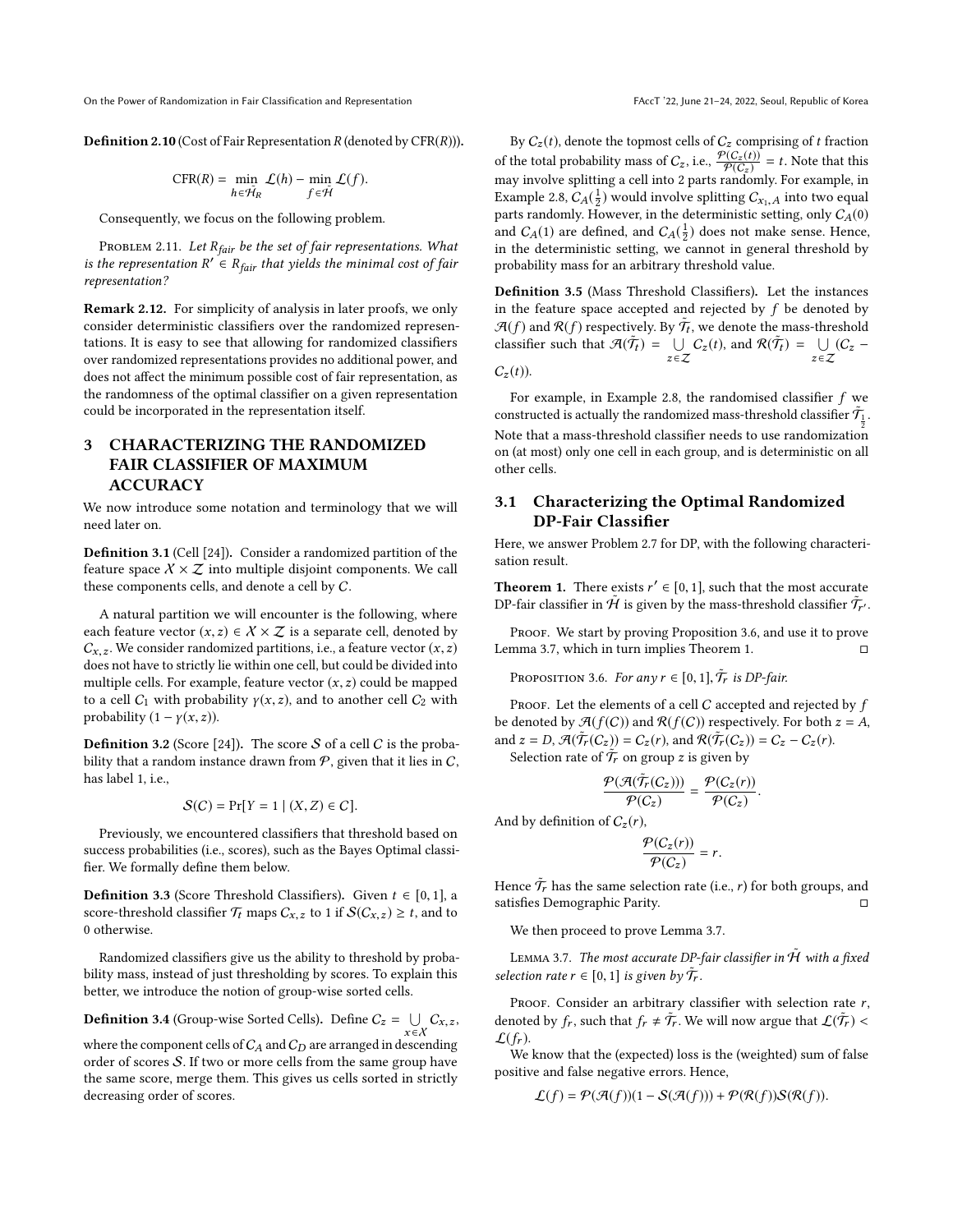FAccT '22, June 21-24, 2022, Seoul, Republic of Korea Sushant Agarwal and Amit Deshpande

Since we know that

$$
\mathcal{P}(\mathcal{A}(f_r)) = \mathcal{P}(\mathcal{A}(\tilde{\mathcal{T}}_r)) = r, \text{ and } \mathcal{P}(\mathcal{R}(f_r)) = \mathcal{P}(\mathcal{R}(\tilde{\mathcal{T}}_r)) = 1 - r,
$$

it suffices to show that

$$
\mathcal{S}(\mathcal{A}(\tilde{\mathcal{T}}_r)) > \mathcal{S}(\mathcal{A}(f_r)), \text{ and } \mathcal{S}(\mathcal{R}(\tilde{\mathcal{T}}_r)) < \mathcal{S}(\mathcal{R}(f_r)).
$$

We prove the former first. We can prove the latter with exactly the same reasoning, and hence omit the details. It suffices to show that

$$
\mathcal{S}(\mathcal{A}(\tilde{\mathcal{T}}_r(C_z))) > \mathcal{S}(\mathcal{A}(f_r(C_z))), \text{ if } \mathcal{A}(\tilde{\mathcal{T}}_r(C_z)) \neq \mathcal{A}(f_r(C_z)).
$$

To show the above, it is enough to observe that

$$
\mathcal{S}(\mathcal{A}(\tilde{\mathcal{T}}_r(C_z)) - (\mathcal{A}(\tilde{\mathcal{T}}_r(C_z)) \cap \mathcal{A}(f_r(C_z)))) >
$$

$$
\mathcal{S}(\mathcal{A}(f_r(C_z)) - (\mathcal{A}(\tilde{\mathcal{T}}_r(C_z)) \cap \mathcal{A}(f_r(C_z))))
$$

This is easy to see, because

$$
(\mathcal{A}(\tilde{T}_r(C_z)) - (\mathcal{A}(\tilde{T}_r(C_z)) \cap \mathcal{A}(f_r(C_z)))) \subseteq C_z(r),
$$

and

$$
(\mathcal{A}(f_r(C_z)) - (\mathcal{A}(\tilde{\mathcal{T}}_r(C_z)) \cap \mathcal{A}(f_r(C_z)))) \subseteq (C_z - C_z(r)),
$$

and given  $P \subseteq C_z(r)$ ,  $Q \subseteq (C_z - C_z(r))$ , such that  $P \cap Q = \phi$ , then  $S(P) > S(Q)$ , because the component cells of  $C_z$  are sorted in strictly descending order of scores.

This completes the proof of the lemma.  $□$ 

Armed with this lemma, it is easy to see that the most accurate classifier in  $\tilde{\mathcal{H}}$  satisfying Demographic Parity is given by  $\tilde{\mathcal{T}}_{r'}$  , where ′ denotes the optimum selection rate, i.e.,

$$
r' \in \operatornamewithlimits{argmin}\limits_{r \in [0,1]} \mathcal{L}(\tilde{\mathcal{T}}_r),
$$

which completes the proof.

3.1.1 Finding the Optimal Randomized DP-Fair Classifier by Convex Optimization. Having characterized the optimal classifier, we now discuss how to find it as the solution to a convex optimization problem. The main result is the following theorem.

<span id="page-5-1"></span>**Theorem 2.**  $\mathcal{L}(\tilde{\mathcal{T}}_r)$  is a convex, piecewise linear, continuous function over [0, 1]. The optimal classifier  $\tilde{T}_{r'}$  as in Theorem [1,](#page-4-3) where

$$
r' \in \operatornamewithlimits{argmin}\limits_{r \in [0,1]} \mathcal{L}(\tilde{\mathcal{T}}_r),
$$

is therefore the solution to a convex optimisation problem.

We first introduce some terminology that will be needed in the upcoming proofs.

Definition 3.8 (Score boundaries). Consider the component cells of groupwise sorted  $C_A$  and  $C_D$ . Then,

$$
I = I_A \cup I_D, \text{ where } I_z = \{0\} \cup \{r \mid \exists C_z^i \in C_z \mid C_z^{\leq i} = C_z(r)\},
$$

and  $C_z^{\leq i}$  denotes the topmost cells of  $C_z$  comprising of all cells until and including  $C_z^i$ .  $\bar{I}_z$  essentially consists of all the boundary points in  $C_z$ , where the component cells change score.

We now proceed with the proof.

Proof. We start by showing that  $\mathcal{L}(\tilde{\mathcal{T}}_r)$  is piecewise linear and continuous. We do this by proving that the loss function is linear between any two points in the set  $\mathcal{I}$ .

Consider any  $r_i \in I = \{0, r_a, r_b, \ldots, 1\}$  in sorted order, and<br>fine a corresponding cell C; where define a corresponding cell  $C_i$ , where

$$
C_i = \mathcal{A}(\tilde{\mathcal{T}}_{r_i}) - \mathcal{A}(\tilde{\mathcal{T}}_{r_{i-}}),
$$

and  $r_i$ – denotes the element in *I* preceding  $r_i$ .<br>Consider any  $k \ge 0$  such that  $r_i + k \le r_i$ .

Consider any  $k \ge 0$ , such that,  $r_{i-} + k \le r_i$ . We know that

$$
\mathcal{S}(\mathcal{A}(\tilde{\mathcal{T}}_{r_{i-}+k}) - \mathcal{A}(\tilde{\mathcal{T}}_{r_{i-}})) = \mathcal{S}(C_i),
$$

because the cell  $C_i$  is split into two parts at random, and hence both parts have the same score as  $C_i$ .

We know that loss is the (weighted) sum of false positive and false negative errors. Hence,

$$
\mathcal{L}(\tilde{\mathcal{T}}_{(r_i - k)}) = \mathcal{L}(\tilde{\mathcal{T}}_{r_i}) + k(1 - S(C_i)) - kS(C_i)
$$

$$
= \mathcal{L}(\tilde{\mathcal{T}}_{r_i-}) + k(1 - 2S(C_i)).
$$
Looking at the form of the expression of the loss as above, it is easy

to see that the loss function is linear in the interval  $[r_{i-},r_i]$ , for any  $r_i$ , and is therefore piecewise linear and continuous over [0, 1].<br>We now proceed to prove that the loss function is convex.

We now proceed to prove that the loss function is convex. We begin by observing the following.  $□$ 

<span id="page-5-0"></span>**Observation 3.9.** Consider the interval between  $[r_{i-}, r_i]$ , for any  $r_i \in I$ . The slope of the loss function  $\mathcal{L}(\tilde{\mathcal{T}}_r)$  at any point in this interval is  $(1 - 2S(C_1))$  and hance interval is  $(1 - 2S(C_i))$ , and hence

- (1)  $\mathcal{L}(\tilde{\mathcal{T}}_r)$  is strictly decreasing if  $\mathcal{S}(C_i) > \frac{1}{2}$ , and the decrease is steeper if the score is higher.
- (2)  $\mathcal{L}(\tilde{\mathcal{T}}_r)$  is strictly increasing if  $\mathcal{S}(C_i) < \frac{1}{2}$ , and the increase is steeper if the score is lower. steeper if the score is lower.
- (3)  $\mathcal{L}(\tilde{\tilde{\mathcal{T}}_r})$  is constant if  $\mathcal{S}(C_i) = \frac{1}{2}$ .

Because the component cells of  $C_z$  are sorted in strictly descending order of scores, it is easy to see that, for every  $r_i$ ,  $S(C_i) < S(C_i)$ . Hence there exists a cell  $C_i$ , such that for every  $r_i$ ,  $\in \mathcal{T}$ .  $\mathcal{S}(C_{i-})$ . Hence, there exists a cell  $C_{i'}$ , such that for every  $r_j, r_k \in I$ satisfying  $r_j < r_{i'} < r_k$ , one of the following cases hold.

(1) 
$$
S(C_j) > \frac{1}{2} > S(C_{i'}) > S(C_k)
$$
.

(2) 
$$
S(C_j) > S(C_{i'}) > \frac{1}{2} > S(C_k)
$$
.

(3) 
$$
S(C_j) > S(C_{i'}) = \frac{1}{2} > S(C_k)
$$
.

(3)  $S(C_j) > S(C_{i'}) = \frac{1}{2} > S(C_k)$ .<br>In case (1), the loss function is strictly decreasing with shrinking rate of decrease uptil  $r_{i' -}$ , and strictly increasing with growing<br>rate of increase after  $r_{i'}$ . In case (2) the loss function is strictly rate of increase after  $r_{i'}$ . In case (2), the loss function is strictly decreasing with shrinking rate of decrease until  $r_{i'}$  and strictly decreasing with shrinking rate of decrease uptil  $r_{i'}$ , and strictly increasing with growing rate of increase after  $r_{i'}$ . In case (3), the increasing with growing rate of increase after  $r_{i'}$ . In case (3), the loss function is strictly decreasing with shripking rate of decrease loss function is strictly decreasing with shrinking rate of decrease uptil  $r_{i' -}$ , constant between  $r_{i' -}$  and  $r_{i'}$ , and strictly increasing with growing rate of increase after  $r_{i'}$ . In each case, it is easy to see that growing rate of increase after  $r_{i'}$ . In each case, it is easy to see that the loss function is convex the loss function is convex.

This concludes the proof.

Remark 3.10. We note that the optima is unique if there exists no cell  $C_i$ , such that  $\mathcal{S}(C_i) = \frac{1}{2}$ .

In addition, to find the optimum selection rate r', we just need<br>
avaluate  $\mathcal{L}(\tilde{\mathcal{T}})$  for all  $r \in \mathcal{T}$  instead of for all  $r \in [0, 1]$  as a to evaluate  $\mathcal{L}(\tilde{\mathcal{T}}_r)$  for all  $r \in \mathcal{I}$ , instead of for all  $r \in [0, 1]$ , as a corollary of Observation 3.11. This can drastically reduce search corollary of Observation [3.11.](#page-6-0) This can drastically reduce search time, for example in the case where the distribution  $P$  is discrete.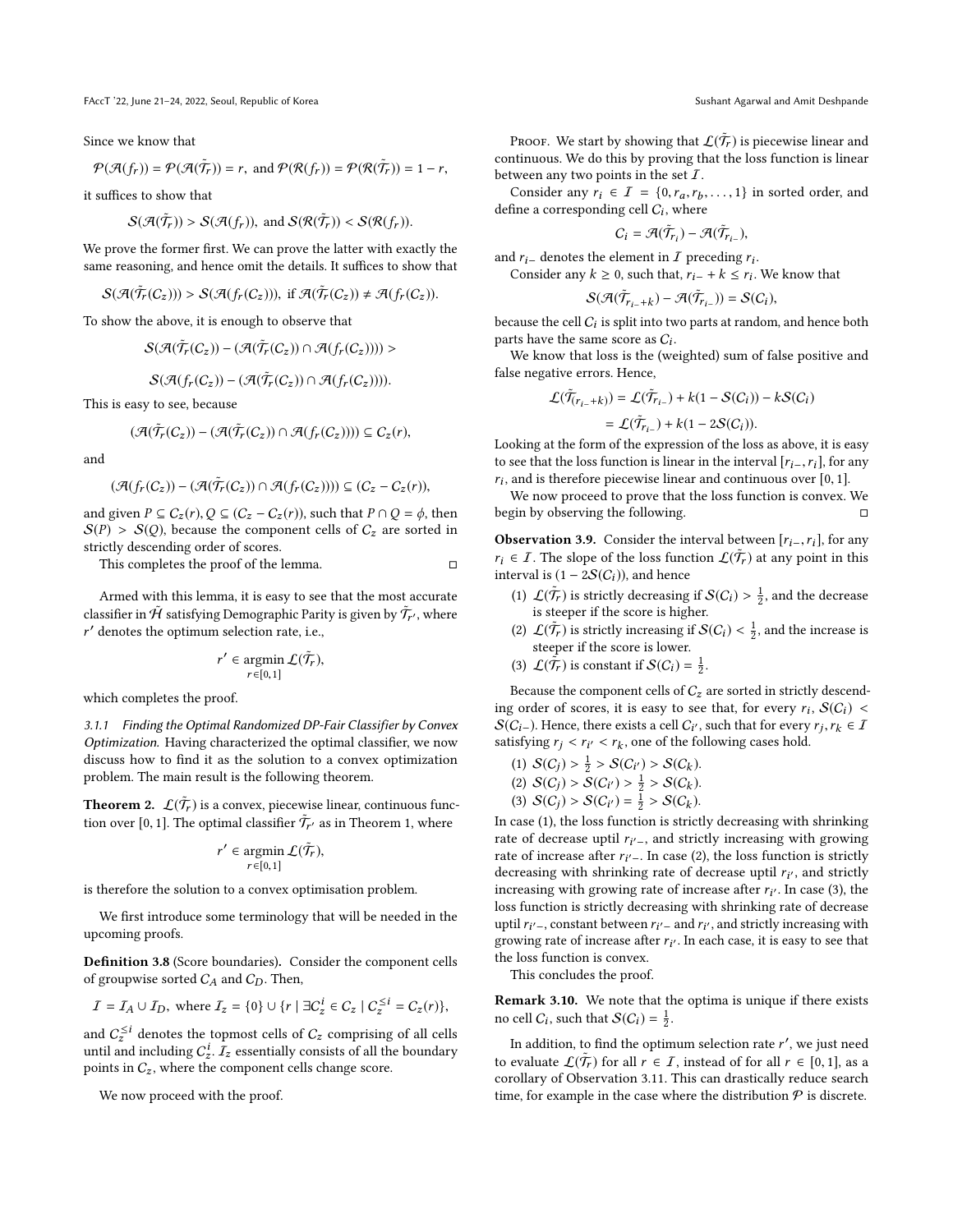#### <span id="page-6-0"></span>Observation 3.11.

$$
\min_{r \in I} \mathcal{L}(\tilde{\mathcal{T}}_r) = \min_{r \in [0,1]} \mathcal{L}(\tilde{\mathcal{T}}_r).
$$

PROOF. Consider any  $r_i \in I$ . Enough to show that for any r such that  $r_{i-} < r < r_i$ , either  $\mathcal{L}(\tilde{\mathcal{T}}_r) \leq \mathcal{L}(\tilde{\mathcal{T}}_r)$ , or  $\mathcal{L}(\tilde{\mathcal{T}}_{r_{i-}}) \leq \mathcal{L}(\tilde{\mathcal{T}}_r)$ <br>which follows directly from Observation 3.9 which follows directly from Observation [3.9.](#page-5-0)

### 3.2 Characterizing the Optimal Randomized PE-Fair Classifier

In the previous section on Demographic Parity, we considered massthreshold classifiers  $\tilde{T}_t$ , that select  $C_z(t)$ , and reject  $C_z - C_z(t)$ , for both  $z = A$  and  $z = D$   $\tilde{T}$  applies the same threshold t to for both  $z = A$ , and  $z = D$ .  $\tilde{T}_t$  applies the same threshold t to both groups A and D. In this section we consider groupwise mass. both groups A and D. In this section, we consider groupwise massthreshold classifiers  $\tilde{T}_{A,t_D}$  that apply different thresholds  $t_A$  and the to groups 4 and D respectively.  $t_D$  to groups  $A$  and  $D$  respectively.

Definition 3.12 (Groupwise Mass-Threshold Classifier). A groupwise mass-threshold classifier  $\tilde{T}_{t_A,t_D}$  is defined such that  $\mathcal{A}(\tilde{T}_{t_A,t_D}(C_z))$  = PE-fair classifier in  $\tilde{\mathcal{H}}$  is given by  $f_{r'}$ , where r' denotes the optimum  $C(t)$  for both  $z = 4$  and  $z = D$  $C_z(t_z)$ , for both  $z = A$ , and  $z = D$ .

Denote the False Positive rate of a classifier  $f$  restricted to a cell C by FPR( $f(C)$ ). Given  $r \in (0, 1]$ , there is a unique classifier  $\tilde{\mathcal{T}}_{t_A,t_D}$ , such that FPR $(\tilde{\mathcal{T}}_{t_A,t_D}(C_A))$  = FPR $(\tilde{\mathcal{T}}_{t_A,t_D}(C_D))$  = r. Denote this classifier by  $f_r$ . Given  $r = 0$ ,  $\tilde{T}_{A_1}$ ,  $t_D$  need not be unique as there<br>could exist cells with score 1. In that case we define f, to be the could exist cells with score 1. In that case, we define  $f_0$  to be the unique groupwise mass-threshold classifier accepting exactly the cells with score 1.

Now, we answer Problem [2.7](#page-3-1) for PE, with the following characterisation result.

<span id="page-6-2"></span>**Theorem 3.** There exists  $r' \in [0, 1]$ , such that the optimal PE-fair eleccifier in  $\tilde{U}$  is given by the groupwise mass threshold eleccifier classifier in  $\tilde{H}$  is given by the groupwise mass-threshold classifier  $f_{r'}$ .

PROOF. We start by first proving Lemma [3.13,](#page-6-1) which implies Theorem [3.](#page-6-2)  $\Box$ 

<span id="page-6-1"></span>LEMMA 3.13. The most accurate PE-fair classifier in  $\hat{H}$  with a false positive rate  $r \in [0, 1]$  is given by  $f_r$ .

PROOF. Consider an arbitrary classifier  $f \neq f_r$  with false positive rate r for both groups. We will now argue that  $\mathcal{L}(f_r) < \mathcal{L}(f)$ .

Let the loss of a classifier  $f$  restricted to a cell  $C$  be denoted by  $\mathcal{L}(f(C))$ . Enough to show that

$$
\mathcal{L}(f(C_z)) > \mathcal{L}(f_r(C_z)), \text{ if } \mathcal{A}(f(C_z)) \neq \mathcal{A}(f_r(C_z)).
$$

Denote the FP's and FN's of a classifier f on cell C by  $FP(f(C))$ <br>and FN( $f(C)$ ) respectively. We know that loss is the sum of false and  $FN(f(C))$  respectively. We know that loss is the sum of false positive and false negative errors. Hence, we need to show that

 $\mathcal{P}(\text{FP}(f(C_z))) + \mathcal{P}(\text{FN}(f(C_z))) > \mathcal{P}(\text{FP}(f_r(C_z))) + \mathcal{P}(\text{FN}(f_r(C_z))).$ Because

$$
\mathcal{P}(\text{FP}(f(C_z))) = \mathcal{P}(\text{FP}(f_r(C_z))),
$$

it is enough to show that

$$
\mathcal{P}(\text{FN}(f(C_z))) > \mathcal{P}(\text{FN}(f_r(C_z))).
$$

Using the fact that the cells of  $C_z$  are sorted in strictly decreasing order of scores, it is easy to see that

$$
\mathcal{S}(\mathcal{A}(f(C_z))) < \mathcal{S}(\mathcal{A}(f_r(C_z))).
$$

We know that,

$$
\mathcal{P}(\text{FP}(f(C_z))) = \mathcal{P}(\text{FP}(f(\mathcal{A}(f(C_z))))))
$$
  
= 
$$
\mathcal{P}(\mathcal{A}(f(C_z)))(1 - \mathcal{S}(\mathcal{A}(f(C_z))))
$$
.

Hence,

$$
S(\mathcal{A}(f(C_z))) < S(\mathcal{A}(f_r(C_z)))
$$
  
\n
$$
\implies \mathcal{P}(\mathcal{A}(f(C_z))) < \mathcal{P}(\mathcal{A}(f_r(C_z)))
$$
  
\n
$$
\implies \mathcal{P}(\mathcal{R}(f(C_z))) > \mathcal{P}(\mathcal{R}(f_r(C_z))).
$$

Because the cells of  $C_z$  are sorted in strictly decreasing order of scores,

$$
\mathcal{S}(\mathcal{R}(f(C_z))) > \mathcal{S}(\mathcal{R}(f_r(C_z))).
$$

Combining the above, we get that

$$
\mathcal{P}(\text{FN}(f(C_z))) > \mathcal{P}(\text{FN}(f_r(C_z))).
$$

This completes the proof of the lemma.  $□$ 

Armed with this lemma, it is easy to see that the most accurate false positive rate, i.e.,

$$
r' \in \operatorname*{argmin}_{r \in [0,1]} \mathcal{L}(f_r).
$$

This completes the proof of the theorem.

3.2.1 Finding the Optimal Randomized PE-Fair Classifier by Convex Optimization. After characterizing the optimal classifier, we discuss how to find it as the solution to a convex optimization problem. The main result is the below theorem.

<span id="page-6-3"></span>**Theorem 4.**  $\mathcal{L}(f_r)$  is a convex, piecewise linear, continuous function over [0, 1]. Hence, the optimal classifier  $f_{r'}$  in Theorem [3,](#page-6-2) where

$$
r' \in \operatornamewithlimits{argmin}\limits_{r \in [0,1]} \mathcal{L}(f_r),
$$

 $r \in [0,1]$ <br>is given by the solution to a convex optimisation problem.

We first introduce some terminology that will be needed in the upcoming proofs. Denote the groupwise thresholds of  $f_r$  by  $r^A$  and  $r^D$  representively i.e.  $f = \tilde{\tau}$ .  $r^D$  respectively, i.e.,  $f_r = \tilde{\mathcal{T}}_{r^A, r^D}$ .

Definition 3.14 (FP-Boundaries). Recall the set of score-boundaries *I*. We then define the set of FP-boundaries  $I_{FP}$  as

$$
\mathcal{I}_{FP} = \{r \mid r^A \in \mathcal{I}, \text{ or } r^D \in \mathcal{I}\}.
$$

 $I_{FP}$  essentially consists of all the false positive rates r, such that the corresponding group rise threshold closifier  $f - \tilde{\tau}$ the corresponding groupwise threshold classifier  $f_r = \tilde{\mathcal{T}}_{r^A, r^D}$  has a threshold at a noint in the set of score boundaries  $\tilde{I}$ a threshold at a point in the set of score boundaries  $I$ .

PROOF. We first prove that  $\mathcal{L}(f_r)$  is piecewise linear and continuous, by proving that the loss function is linear between any two points in the set  $\mathcal{I}_{FP}$ .

Consider  $r_i \in \mathcal{I}_{FP} = \{0, r_a, r_b, \dots, 1\}$ , and define a corresponding cell  $C_i$ , where

$$
C_i = \mathcal{A}(f_{r_i}) - \mathcal{A}(f_{r_{i-}}).
$$

Consider any  $k \geq 0$ , such that,  $r_{i-} + k \leq r_i$ . We know that

$$
\mathcal{S}(\mathcal{A}(f_{r_{i-}+k}) - \mathcal{A}(f_{r_{i-}})) = \mathcal{S}(C_i),
$$

because the cell  $C_i$  is split into two parts at random, and hence both parts have the same score as  $C_i$ .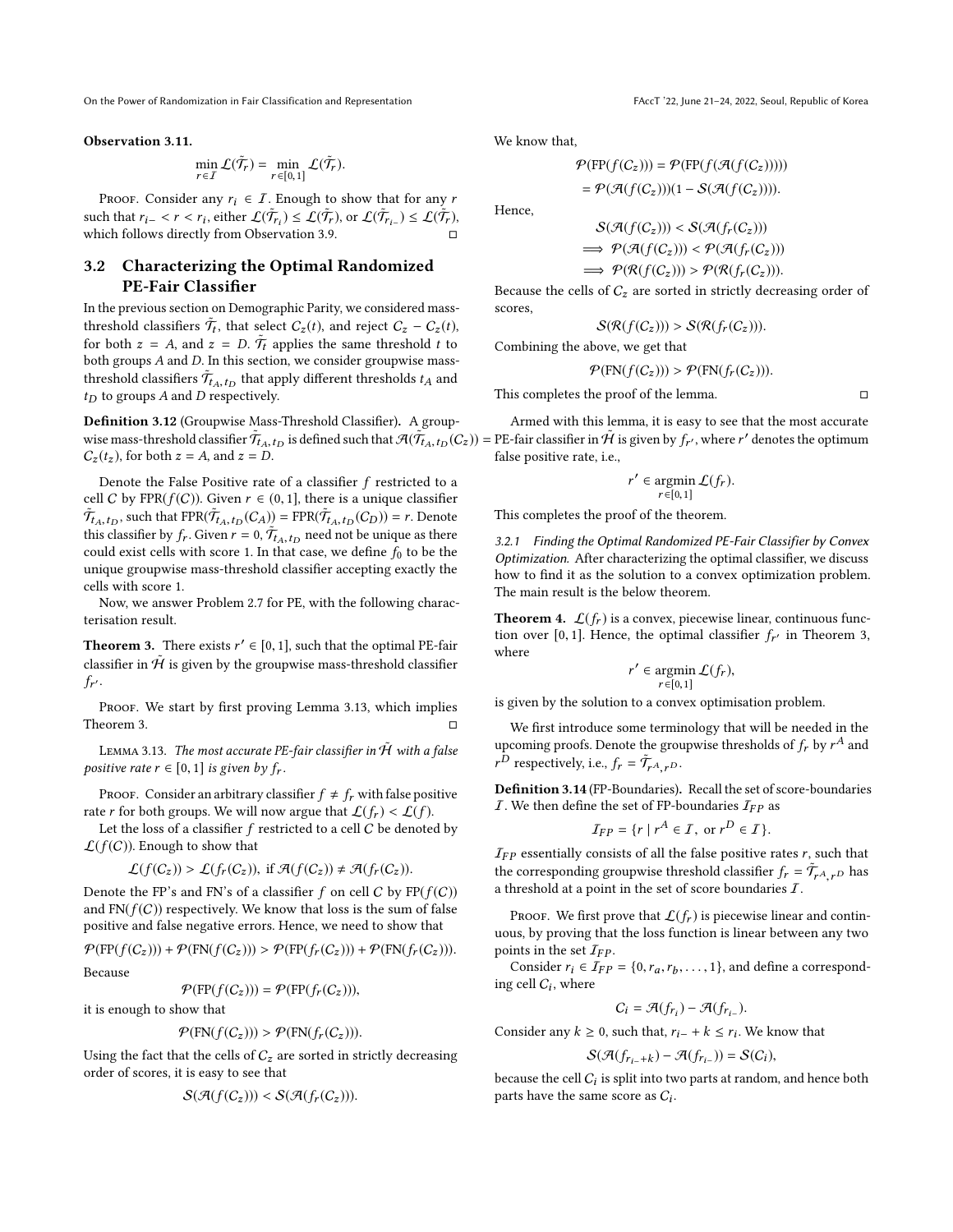We know that loss is the (weighted) sum of false positive and false negative errors. Hence,

$$
\mathcal{L}(f_{r_i-k}) =
$$
\n
$$
\mathcal{L}(f_{r_i-}) + \frac{k}{r_i - r_{i-}} \mathcal{P}(C_i)(1 - S(C_i)) - \frac{k}{r_i - r_{i-}} \mathcal{P}(C_i)S(C_i) =
$$
\n
$$
\mathcal{L}(f_{r_{i-}}) + \frac{k}{r_i - r_{i-}} \mathcal{P}(C_i)(1 - 2S(C_i)) = \mathcal{L}(f_{r_{i-}}) + kc(1 - 2S(C_i)),
$$
\nfor some  $c > 0$ . Looking at the form of the expression of the loss as

for some  $c > 0$ . Looking at the form of the expression of the loss as<br>above it is easy to see that the loss function is linear in the interval above, it is easy to see that the loss function is linear in the interval  $[r_{i-}, r_i]$ , for any  $r_i$ , and is therefore piecewise linear and continuous over  $[0, 1]$ over [0, <sup>1</sup>].

We now proceed to prove that the loss function is convex. We begin by observing the following.

<span id="page-7-2"></span>**Observation 3.15.** Consider the interval  $[r_{i-},r_i]$ , for any  $r_i \in \mathcal{I}_{FP}$ . For any point in this interval, the slope of the loss function  $\mathcal{L}(f_r)$ is  $c(1 - 2S(C_i))$  for some  $c > 0$ , and hence

- (1)  $\mathcal{L}(f_r)$  is strictly decreasing if  $\mathcal{S}(C_i) > \frac{1}{2}$ , and the decrease is steeper if the score is higher.
- (2)  $\mathcal{L}(f_r)$  is strictly increasing if  $\mathcal{S}(C_i) < \frac{1}{2}$ , and the increase is steeper if the score is lower. steeper if the score is lower.
- (3)  $\mathcal{L}(f_r)$  is constant if  $\mathcal{S}(C_i) = \frac{1}{2}$ .

Because the component cells of  $C_z$  are sorted in strictly descending order of scores, it is easy to see that, for every  $r_i$ ,  $S(C_i) < S(C_i)$ . Hence there exists a call  $C_i$ , such that for every  $r_i$ ,  $r_i \in$  $S(C_i)$ . Hence, there exists a cell  $C_i'$ , such that for every  $r_j, r_k \in$ <br>*Trp* such that  $r_i \leq r_i \leq r_i$ , one of the following cases hold  $I_{FP}$  such that  $r_j < r_{i'} < r_k$ , one of the following cases hold.

- (1)  $S(C_j) > \frac{1}{2} > S(C_{i'}) > S(C_k)$ .<br>(2)  $S(C_i) > S(C_{i'}) > 1 > S(C_k)$ .
- (2)  $S(C_j) > S(C_{i'}) > \frac{1}{2} > S(C_k)$ .<br>(2)  $S(C_i) > S(C_i) 1 > S(C_k)$ .
- (3)  $S(C_j) > S(C_{i'}) = \frac{1}{2} > S(C_k)$ .

These are the same 3 cases as in the proof of Theorem [2.](#page-5-1) Hence, in each case, we apply the same reasoning as in the proof of Theorem [2](#page-5-1) to see that the loss function is convex.

This concludes the proof.

Remark 3.16. We note that the optima is unique if there exists no cell  $C_i$ , such that  $\mathcal{S}(C_i) = \frac{1}{2}$ .

In addition, to find the optimum false positive rate r', we just<br>ed to evaluate  $f(f)$  for all  $r \in \text{Im}$  instead of for all  $r \in [0, 1]$ need to evaluate  $\mathcal{L}(f_r)$  for all  $r \in \mathcal{I}_{FP}$ , instead of for all  $r \in [0, 1]$ , as a corollary of Observation [3.17.](#page-7-1) This could drastically reduce search time, for example in the case where the distribution  $P$  is discrete.

#### <span id="page-7-1"></span>Observation 3.17.

$$
\min_{r \in I_{FP}} \mathcal{L}(f_r) = \min_{r \in [0,1]} \mathcal{L}(f_r).
$$

PROOF. Consider  $r_i \in \mathcal{I}_{FP}$ . Enough to show that for any r such that  $r_{i-} < r < r_i$ , either  $\mathcal{L}(f_{r_i}) \leq \mathcal{L}(f_r)$ , or  $\mathcal{L}(f_{r_{i-}}) \leq \mathcal{L}(f_r)$ , which follows directly from Observation 3.15 which follows directly from Observation [3.15.](#page-7-2)  $□$ 

# <span id="page-7-0"></span>4 OPTIMAL RANDOMIZED FAIR REPRESENTATION

Many previous works have given heuristics to construct fair representations, but in most cases they do not provide accuracy guarantees for the representation. Hence, the cost of fairness for the representations they give may be high, resulting in a loss in utility.

Here we construct a fair representation that has 0 cost of fairness, implying optimal accuracy. The representation we construct follows naturally from our previous analysis of optimal fair randomized classifier.

### 4.1 Characterizing the Optimal Randomized DP-Fair Representation

Now, we answer Problem [2.11](#page-4-4) for DP, with the following result.

**Theorem 5.** There exists a DP-fair representation  $R_{\text{DP}}$ , such that cost of fairness for  $R_{DP}$  is 0.

PROOF. We prove this by explicitly constructing such a representation. Recall that we had previously defined the set of score boundaries *I*. As in the proof of Theorem [2,](#page-5-1) consider any  $r_i \in I$  =  $\{0, r_a, r_b, \ldots, 1\}$ , and define a corresponding cell  $C_i$ , where

$$
C_i = \mathcal{A}(\tilde{\mathcal{T}}_{r_i}) - \mathcal{A}(\tilde{\mathcal{T}}_{r_{i-}}),
$$

and  $r_i$ – denotes the element in  $\overline{I}$  preceding  $r_i$ .<br>Consider a representation  $R_{\text{DD}}$  which maps

Consider a representation  $R_{DP}$ , which maps each  $C_i$  to a distinct  $\tilde{x}_i \in \tilde{X}$ , such that given distinct  $r_i, r_j \in \tilde{I}, \tilde{x}_i \neq \tilde{x}_j$ . We now proceed to prove that  $R_{\text{DD}}$  is DR-foir and has 0 cost of fairness to prove that  $R_{DP}$  is DP-fair and has 0 cost of fairness.

Each classifier  $f$  over  $R_{DP}$  either accepts or rejects  $\tilde{x}_i$ . Hence,<br>the f either accepts or rejects  $C_i$ . Denote the set of all  $i \in \mathcal{I}$  such each f either accepts or rejects  $C_i$ . Denote the set of all  $i \in I$ , such that f accepts  $C_i$ , by  $I_{\alpha}$ . It is easy to see that for both groups A that f accepts  $C_i$ , by  $I_f$ . It is easy to see that for both groups A, and D, selection rate is given by

$$
\sum_{i \in I_f} (r_i - r_{i-}).
$$

Hence, f satisfies demographic parity, and  $R_{DP}$  is DP-fair.

It is easy to see that for every  $r \in I$ , the threshold classifier  $\tilde{T}_t$  has a cocent or rejects C. Hence for every  $r \in I$ , the threshold either accepts or rejects  $C_i$ . Hence, for every  $r \in I$ , the threshold<br>closeifier  $\tilde{T}$  is approachly star  $R_{\tilde{T}} = \tilde{q}$ ,  $\tilde{T} \in \tilde{q}$ , Name later classifier  $\hat{\mathcal{T}}_r$  is expressible over  $R_{DP}$ , i.e.,  $\hat{\mathcal{T}}_r \in \hat{\mathcal{H}}_{R_{DP}}$ . Now, let us say we are given an optimal fair classifier  $\tilde{\mathcal{T}}_r$ , as in Theorem [1.](#page-4-3) Then, there exists  $r \in I$ , such  $\mathcal{L}(\tilde{\mathcal{T}}_r) = \mathcal{L}(\tilde{\mathcal{T}}_r')$ , which follows from<br>Observation 2.11. Since  $r \in I$ ,  $\tilde{\mathcal{T}} \in \tilde{\mathcal{U}}_r$ , and the sect of follows Observation [3.11.](#page-6-0) Since  $r \in \overline{I}$ ,  $\overline{\tilde{T}_r} \in \tilde{\mathcal{H}}_{R_{DP}}$ , and the cost of fairness for  $R_{DP}$  is 0. for  $R_{DP}$  is 0.

This concludes the proof. □

### 4.2 Characterizing the Optimal Randomized PE-Fair Representation

Now, we answer Problem [2.11](#page-4-4) for EO, with the following result.

**Theorem 6.** There exists a PE-fair representation  $R_{PE}$ , such that cost of fairness for  $R_{PE}$  is 0.

PROOF. We prove this by explicitly constructing such a representation. Consider  $r_i \in I_{FP} = \{0, r_a, r_b, \ldots, 1\}$ . As in the proof of Theorem 4, define a corresponding cell  $C$ , where Theorem [4,](#page-6-3) define a corresponding cell  $C_i$ , where

$$
C_i = \mathcal{A}(f_{r_i}) - \mathcal{A}(f_{r_{i-}}).
$$

Now, define representation  $R_{PE}$ , which maps each  $C_i$  to a distinct  $\tilde{x}_i \in \tilde{X}$ , such that given distinct  $r_i, r_j \in \mathcal{I}_{FP}$ ,  $\tilde{x}_i \neq \tilde{x}_j$ . We now proceed to prove that  $R_{PE}$  is PE-fair and has 0 cost of fairness.

Each classifier f over  $R_{PE}$  either accepts or rejects  $\tilde{x}_i$ . Hence,<br>the f either accepts or rejects  $C_i$ . Denote the set of all  $i \in I_{ED}$ each f either accepts or rejects  $C_i$ . Denote the set of all  $i \in I_{FP}$ ,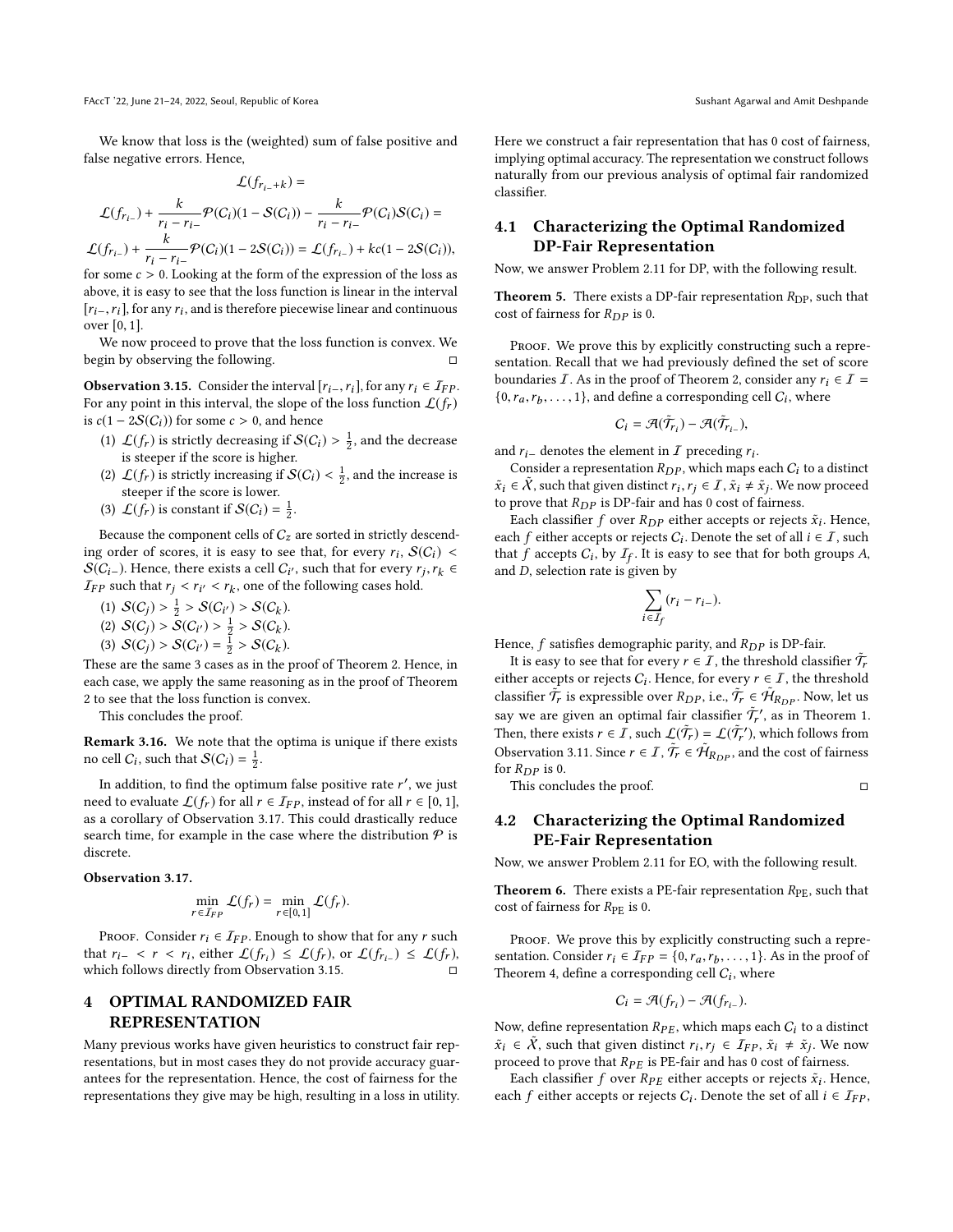such that  $f$  accepts  $C_i$ , by  $I_f^{FP}$ . It is easy to see that for both groups A,D, false positive rate is given by

$$
\sum_{i \in \mathcal{I}_f^{FP}} (r_i - r_{i-}).
$$

Hence,  $f$  satisfies equal false positive rates, and  $R_{PE}$  is PE-fair.

It is easy to see that for every  $r \in \mathcal{I}_{FP}$ , groupwise threshold classifier  $f_r = \tilde{T}_{rA,rD}$  either accepts or rejects  $C_i$ . Hence, for every<br> $r \in T_{FB}$ , threshold classifier  $f_r$ , is expressible over  $R_{BF}$  i.e.,  $f_r \in T_{FB}$  $r \in I_{FP}$ , threshold classifier  $f_r$  is expressible over  $R_{PE}$ , i.e.,  $f_r$  ∈  $\hat{H}_{R_{PE}}$ . Now, let us say we are given an optimal fair classifier  $f'_r$ , as in Theorem 3. Then there exists  $r \in T_{\text{TR}}$  such that  $f(f) = f(f')$ in Theorem [3.](#page-6-2) Then, there exists  $r \in T_{FP}$ , such that  $\mathcal{L}(f_r) = \mathcal{L}(f'_r)$ , which follows from Observation 2.17. Since  $r \in \mathcal{T}$ ,  $f_i \in \tilde{\mathcal{U}}$ which follows from Observation [3.17.](#page-7-1) Since  $r \in \mathcal{I}_{FP}$ ,  $f_r \in \mathcal{H}_{R_{PF}}$ , and the cost of fairness for  $R_{PE}$  is 0.

This concludes the proof. □

### <span id="page-8-18"></span>5 CONCLUSION AND FUTURE WORK

In this paper, we examined the power of randomization in the problems of fair classification and representation. In particular, we mathematically characterized the optimal randomized DP-fair, PEfair, and EO-fair classifiers in the group aware setting, and showed that they are in general more accurate than their deterministic counterparts. In addition, we also showed how the classifiers that we characterize can be obtained as a solution to a convex optimization problem. Extending our ideas for randomized fair classification, we construct DP-fair, PE-fair, and EO-fair representations such that the optimal classifier on this representation incurs no cost of fair representation, i.e., no accuracy loss compared to the optimal randomized fair classifier on the original data distribution. This improves upon previous work on fair representations that primarily focuses on DP-fairness and gives no or weak provable guarantees for the accuracy loss.

Some directions for further work include extending our results for binary classification to multi-class classification and regression. Another direction could be to look at relaxed or approximate versions of the fairness notions we considered, or to look at other popular notions of fairness. It would also be valuable to experimentally validate our theoretical claims.

### ACKNOWLEDGMENTS

Funding/Support: The authors were employed by Microsoft Research India during the course of this work.

#### REFERENCES

- <span id="page-8-13"></span>[1] Alekh Agarwal, Alina Beygelzimer, Miroslav Dudík, John Langford, and Hanna Wallach. 2018. A reductions approach to fair classification. In International Conference on Machine Learning. PMLR, 60–69.
- <span id="page-8-8"></span>[2] Sushant Agarwal. 2021. Trade-Offs between Fairness and Interpretability in Machine Learning. In IJCAI 2021 Workshop on AI for Social Good.
- <span id="page-8-9"></span>[3] Sushant Agarwal. 2021. Trade-Offs between Fairness and Privacy in Machine Learning. In IJCAI 2021 Workshop on AI for Social Good.
- <span id="page-8-0"></span>[4] Solon Barocas, Moritz Hardt, and Arvind Narayanan. 2019. Fairness and Machine Learning. fairmlbook.org. [http://www.fairmlbook.org.](http://www.fairmlbook.org)
- <span id="page-8-1"></span>[5] Solon Barocas and Andrew D Selbst. 2016. Big Data's Disparate Impact. California Law Review 104 (2016), 671.<http://lawcat.berkeley.edu/record/1127463>
- <span id="page-8-3"></span>[6] Yahav Bechavod, Christopher Jung, and Zhiwei Steven Wu. 2020. Metric-Free Individual Fairness in Online Learning. In Advances in Neural Information Processing Systems 33: Annual Conference on Neural Information Processing Systems 2020, NeurIPS 2020, December 6-12, 2020, virtual. [https://proceedings.neurips.cc/](https://proceedings.neurips.cc/paper/2020/hash/80b618ebcac7aa97a6dac2ba65cb7e36-Abstract.html) [paper/2020/hash/80b618ebcac7aa97a6dac2ba65cb7e36-Abstract.html](https://proceedings.neurips.cc/paper/2020/hash/80b618ebcac7aa97a6dac2ba65cb7e36-Abstract.html)
- <span id="page-8-10"></span>[7] L. Elisa Celis, Lingxiao Huang, Vijay Keswani, and Nisheeth K. Vishnoi. 2020. Classification with Fairness Constraints: A Meta-Algorithm with Provable Guarantees. arXiv[:1806.06055](https://arxiv.org/abs/1806.06055) [cs.LG]
- <span id="page-8-15"></span>[8] Kristy Choi, Aditya Grover, Trisha Singh, Rui Shu, and Stefano Ermon. 2020. Fair Generative Modeling via Weak Supervision. In Proceedings of the 37th International Conference on Machine Learning, ICML 2020, 13-18 July 2020, Virtual Event (Proceedings of Machine Learning Research, Vol. 119). PMLR, 1887–1898. <http://proceedings.mlr.press/v119/choi20a.html>
- <span id="page-8-2"></span>Alexandra Chouldechova and Aaron Roth. 2020. A Snapshot of the Frontiers of Fairness in Machine Learning. Commun. ACM 63, 5 (2020), 82–89. [https:](https://doi.org/10.1145/3376898) [//doi.org/10.1145/3376898](https://doi.org/10.1145/3376898)
- <span id="page-8-11"></span>[10] Evgenii Chzhen, Christophe Denis, Mohamed Hebiri, Luca Oneto, and Massimiliano Pontil. 2019. Leveraging Labeled and Unlabeled Data for Consistent Fair Binary Classification. In Advances in Neural Information Processing Systems 32: Annual Conference on Neural Information Processing Systems 2019, NeurIPS 2019, December 8-14, 2019, Vancouver, BC, Canada, Hanna M. Wallach, Hugo Larochelle, Alina Beygelzimer, Florence d'Alché-Buc, Emily B. Fox, and Roman Garnett (Eds.). 12739–12750. [https://proceedings.neurips.cc/paper/2019/hash/](https://proceedings.neurips.cc/paper/2019/hash/ba51e6158bcaf80fd0d834950251e693-Abstract.html) [ba51e6158bcaf80fd0d834950251e693-Abstract.html](https://proceedings.neurips.cc/paper/2019/hash/ba51e6158bcaf80fd0d834950251e693-Abstract.html)
- <span id="page-8-20"></span>[11] Evgenii Chzhen, Christophe Denis, Mohamed Hebiri, Luca Oneto, and Massimiliano Pontil. 2020. Fair regression with Wasserstein barycenters. In Advances in Neural Information Processing Systems 33: Annual Conference on Neural Information Processing Systems 2020, NeurIPS 2020, December 6-12, 2020, virtual, Hugo Larochelle, Marc'Aurelio Ranzato, Raia Hadsell, Maria-Florina Balcan, and Hsuan-Tien Lin (Eds.). [https://proceedings.neurips.cc/paper/2020/hash/](https://proceedings.neurips.cc/paper/2020/hash/51cdbd2611e844ece5d80878eb770436-Abstract.html) [51cdbd2611e844ece5d80878eb770436-Abstract.html](https://proceedings.neurips.cc/paper/2020/hash/51cdbd2611e844ece5d80878eb770436-Abstract.html)
- <span id="page-8-12"></span>[12] Sam Corbett-Davies and Sharad Goel. 2018. The Measure and Mismeasure of Fairness: A Critical Review of Fair Machine Learning. arXiv[:1808.00023](https://arxiv.org/abs/1808.00023) [cs.CY]
- <span id="page-8-19"></span>[13] Sam Corbett-Davies, Emma Pierson, Avi Feller, Sharad Goel, and Aziz Huq. 2017. Algorithmic Decision Making and the Cost of Fairness. In Proceedings of the 23rd ACM SIGKDD International Conference on Knowledge Discovery and Data Mining (Halifax, NS, Canada) (KDD '17). Association for Computing Machinery, New York, NY, USA, 797-806.<https://doi.org/10.1145/3097983.3098095>
- <span id="page-8-25"></span>[14] Andrew Cotter, Maya Gupta, and Harikrishna Narasimhan. 2019. On Making Stochastic Classifiers Deterministic. In Advances in Neural Information Processing Systems, H. Wallach, H. Larochelle, A. Beygelzimer, F. d'Alché-Buc, E. Fox, and R. Garnett (Eds.), Vol. 32. Curran Associates, Inc. [https://proceedings.neurips.cc/](https://proceedings.neurips.cc/paper/2019/file/5fc34ed307aac159a30d81181c99847e-Paper.pdf) [paper/2019/file/5fc34ed307aac159a30d81181c99847e-Paper.pdf](https://proceedings.neurips.cc/paper/2019/file/5fc34ed307aac159a30d81181c99847e-Paper.pdf) [15] Elliot Creager, David Madras, Joern-Henrik Jacobsen, Marissa Weis, Kevin Swer-
- <span id="page-8-16"></span>sky, Toniann Pitassi, and Richard Zemel. 2019. Flexibly Fair Representation Learning by Disentanglement. In Proceedings of the 36th International Conference on Machine Learning (Proceedings of Machine Learning Research, Vol. 97). PMLR, 1436–1445.<https://proceedings.mlr.press/v97/creager19a.html>
- <span id="page-8-21"></span>[16] Eustasio del Barrio, Fabrice Gamboa, Paula Gordaliza, and Jean-Michel Loubes. 2018. Obtaining fairness using optimal transport theory. arXiv[:1806.03195](https://arxiv.org/abs/1806.03195) [math.ST]
- <span id="page-8-4"></span>[17] Cynthia Dwork, Moritz Hardt, Toniann Pitassi, Omer Reingold, and Richard Zemel. 2012. Fairness through Awareness. In Proceedings of the 3rd Innovations in Theoretical Computer Science (ITCS) Conference. Association for Computing Machinery, 214–226.<https://doi.org/10.1145/2090236.2090255>
- <span id="page-8-22"></span>[18] Michael Feldman, Sorelle A. Friedler, John Moeller, Carlos Scheidegger, and Suresh Venkatasubramanian. 2015. Certifying and Removing Disparate Impact. In Proceedings of the 21th ACM SIGKDD International Conference on Knowledge Discovery and Data Mining (Sydney, NSW, Australia) (KDD '15). Association for Computing Machinery, 259–268.<https://doi.org/10.1145/2783258.2783311>
- <span id="page-8-17"></span>[19] Aaron Ferber, Umang Gupta, Greg Ver Steeg, and Bistra Dilkina. 2021. Differentiable Optimal Adversaries for Learning Fair Representations. In IJCAI 2021 Workshop on AI for Social Good.
- <span id="page-8-5"></span>[20] Will Fleisher. 2021. What's Fair about Individual Fairness? Association for Computing Machinery, 480–490.
- <span id="page-8-6"></span>[21] Moritz Hardt, Eric Price, Eric Price, and Nati Srebro. 2016. Equality of Opportunity in Supervised Learning. In Advances in Neural Information Processing Systems, Vol. 29. [https://proceedings.neurips.cc/paper/2016/file/](https://proceedings.neurips.cc/paper/2016/file/9d2682367c3935defcb1f9e247a97c0d-Paper.pdf) [9d2682367c3935defcb1f9e247a97c0d-Paper.pdf](https://proceedings.neurips.cc/paper/2016/file/9d2682367c3935defcb1f9e247a97c0d-Paper.pdf)
- <span id="page-8-23"></span>[22] James E. Johndrow and Kristian Lum. 2017. An algorithm for removing sensitive information: application to race-independent recidivism prediction. arXiv[:1703.04957](https://arxiv.org/abs/1703.04957) [stat.AP]
- <span id="page-8-14"></span>[23] Faisal Kamiran and Toon Calders. 2012. Data preprocessing techniques for classification without discrimination. Knowledge and Information Systems 33, 1 (2012), 1–33.
- <span id="page-8-26"></span>[24] Jon Kleinberg and Sendhil Mullainathan. 2019. Simplicity Creates Inequity: Implications for Fairness, Stereotypes, and Interpretability. arXiv[:1809.04578](https://arxiv.org/abs/1809.04578) [cs.LG]
- <span id="page-8-7"></span>[25] Jon Kleinberg, Sendhil Mullainathan, and Manish Raghavan. 2016. Inherent trade-offs in the fair determination of risk scores. arXiv preprint arXiv:1609.05807 (2016).
- <span id="page-8-24"></span>[26] Christos Louizos, Kevin Swersky, Yujia Li, Max Welling, and Richard Zemel. 2017. The Variational Fair Autoencoder. arXiv[:1511.00830](https://arxiv.org/abs/1511.00830) [stat.ML]